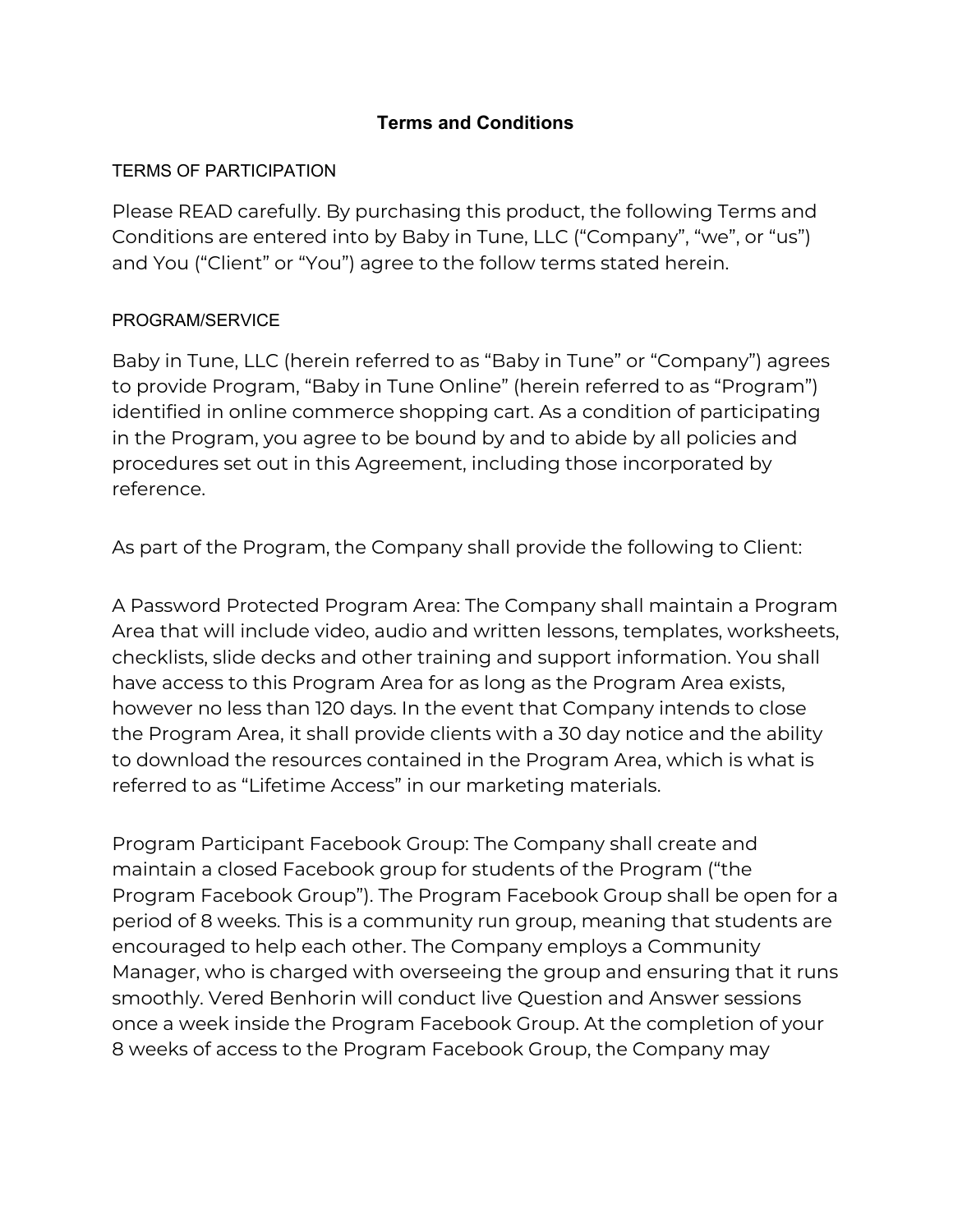automatically remove you from this group or give you an option to continue through payment.

### DISCLAIMER

The Company's Terms of Use, Privacy Policy, and Disclaimer are hereby incorporated by reference into this agreement. Except as modified by this Agreement, each of those agreements and policies shall apply fully to your participation in the Program.

Client understands Vered Benhorin (herein referred to as "Consultant") and Baby in Tune, is not an employee, agent, lawyer, doctor, manager, public relations or business manager, registered dietician, or financial analyst, or accountant. Client understands that Consultant has not promised, shall not be obligated to and will not; (1) procure or attempt to procure employment or business or sales for Client; (2) perform any business management functions including but not limited to, accounting, tax or investment consulting, or advice with regard thereto; (3) act as a therapist providing psychoanalysis, psychological counseling or behavioral therapy; (4) act as a public relations manager; (5) act as a publicist to procure any publicity, interviews, write-ups, features, television, print or digital media exposure for Client; (6) introduce Client to Consultant's network of contacts, media partners or business partners. Client understands that a relationship does not exist between the parties after the conclusion of this program. If the Parties wish to continue their relationship, they shall execute a separate agreement.

# **FEES**

In consideration of Your access to the Program, you agree to pay the following fees.

You may choose between a single payment of \$197 (due immediately) or 2 monthly payments of \$99. If you select the payment plan, you must pay the initial payment today and then your selected payment method will be automatically charged the following payment. If you opt for monthly payments, you will remain responsible for those payments unless you obtain a refund according to the Program's Refund Policy set forth below. You may not cancel or avoid these payments except through the Refund Policy. In the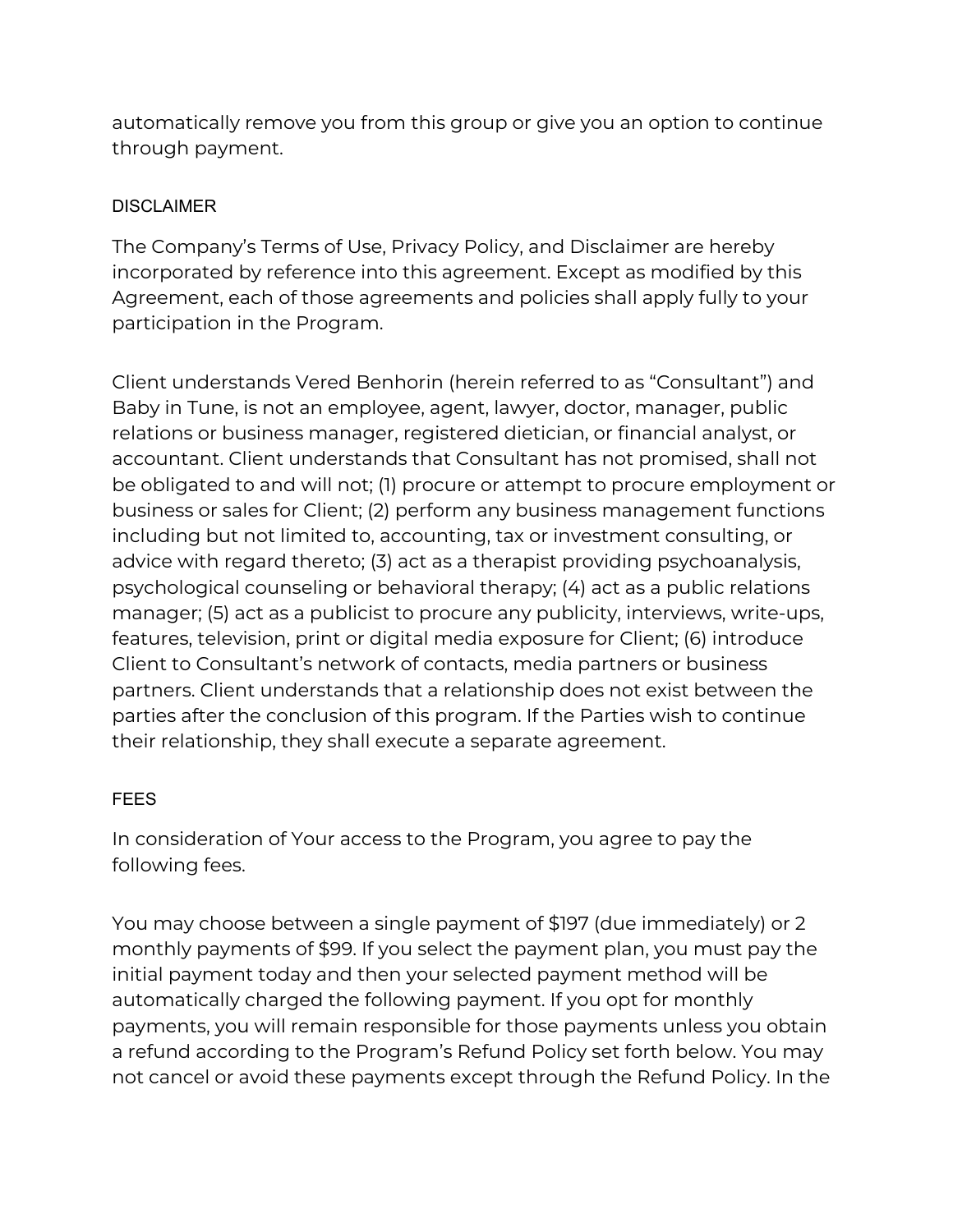event that any payment is not made, the Company shall immediately suspend your access to the Program.

### METHODS OF PAYMENT

If You elect for the payment plan, You hereby authorize the Company to charge your credit card or debit card automatically according to the terms set forth in the Fees section above.

Regarding recurring payments and outstanding invoices: If all eligible payment methods we have on file for you are declined for payment of your monthly fee, you must provide a new eligible payment method promptly or your program access will be removed.

If you do not request a refund within the terms of the program with the required coursework at the time of your refund request, you are required by law to complete the remaining payments of your payment plan and you understand that your membership will automatically continue and you authorize us (without notice to you, unless required by applicable law) to collect any and all outstanding receivables, using any eligible payment method we have on record for your account.

### REFUND POLICY

We want you to be satisfied with your purchase, but we also want you to give your best effort to apply all of the strategies in the course. The Company provides a 14-day money-back guarantee for the Program. That money-back guarantee is governed by the following terms.

In order to qualify for a refund you must submit proof that you did the work in the course and it did not work for you. In the event that you decide your purchase was not the right decision, within 14 days of the first module being released, contact our support team at info@babyintune.com and let us know you'd like a refund by the 14th day at 11:59 EST. You must include your coursework with your request for a refund. If you request a refund and do not include your coursework by the 14th day, you will not be granted a refund.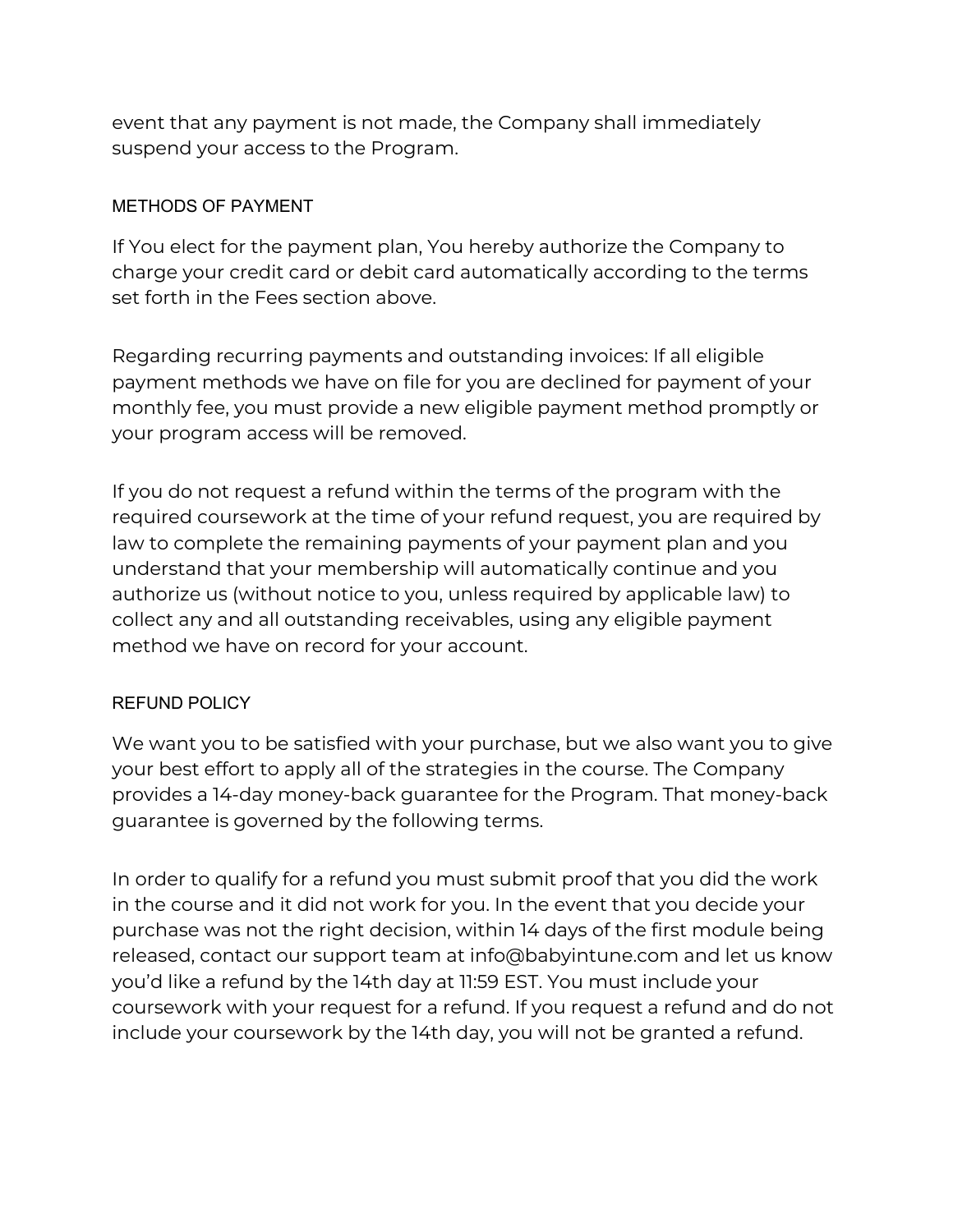The work that you need to submit with your request for a refund includes ALL of the following items:

- Requirement 1: Complete and attach a video of you trying the soothing method set forth by the program.
- Requirement 2: Complete and attach the takeaways from the first two modules.

We will NOT provide refunds for any request that comes more than 14 days following the date of purchase. After day 14, all payments are non-refundable and you are responsible for full payment of the fees for the program regardless of whether you complete the program.

Please note: If you opted for a payment plan and you do not request a refund within 14 days, with the required coursework at the time of your refund request you are required by law to complete the remaining payments of your payment plan.

Upon determining that you are entitled to a refund pursuant to this policy, the Company will promptly issue an instruction to its payment processor to issue the refund. The Company does not control its payment processor and will not be able to expedite any refunds.

If you receive a refund of any purchase through this money-back guarantee, that shall immediately terminate any and all licenses granted you to use the material provided to you under this Agreement and the Company's Terms of Use. You shall immediately cease using the material and shall destroy all copies of the information provided to you, including without limitation: video recordings, audio recordings, forms, template documents, slide shows, membership areas, social media groups limited to paying members, and other resources.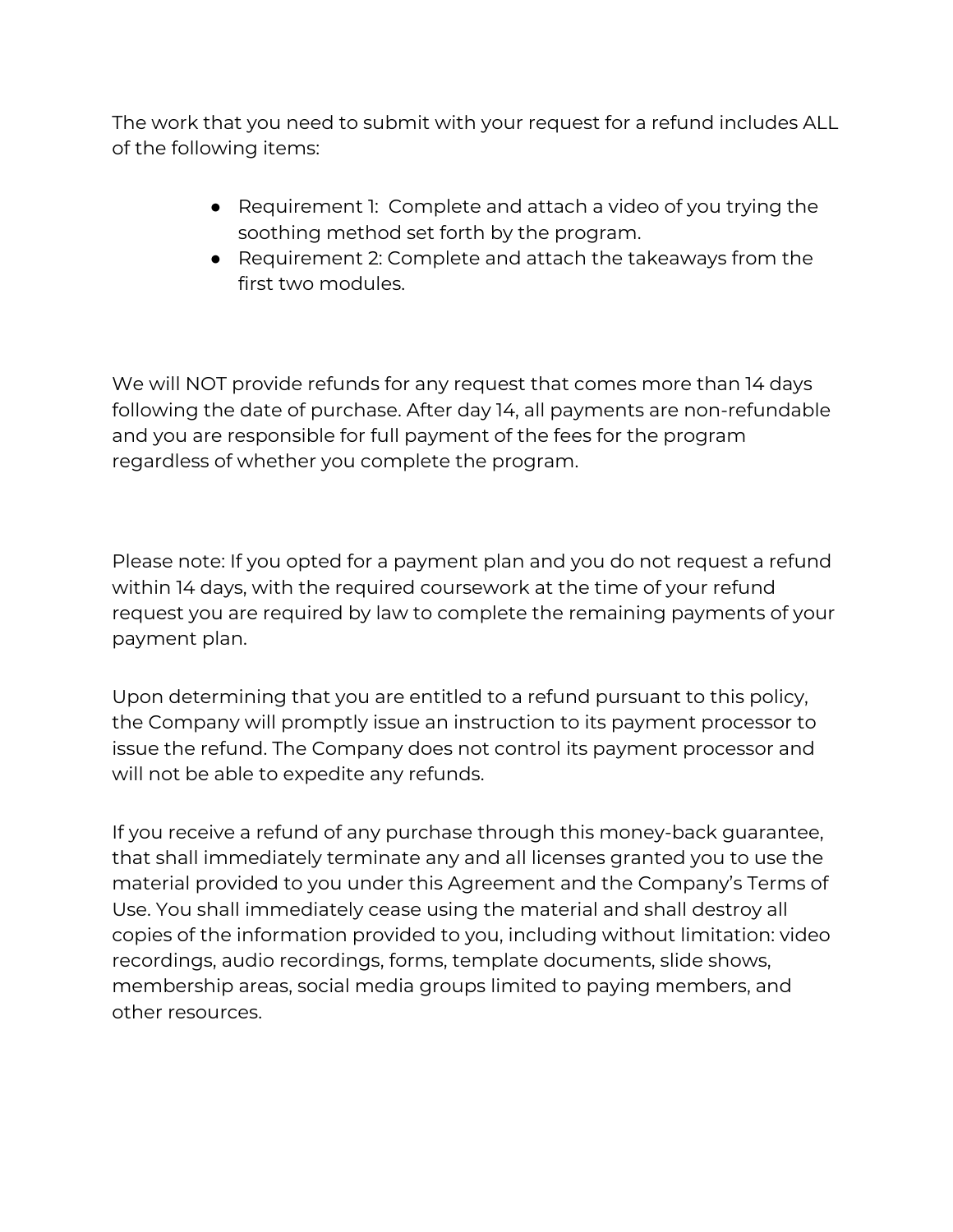All refunds are discretionary as determined by Vered Benhorin To further clarify, we will not provide refunds for requests made after the 14th day from your date of purchase and all payments must be made on a timely basis. If payments are not made on time, you agree to pay interest on all past-due sums at a rate of 1.5% per month or the highest rate allowed by law, whichever is greater.

If you have any questions or problems, please let us know by contacting our support team directly. The support desk can be reached at: info@babyintune.com.

# **CONFIDENTIALITY**

The Company respects the privacy of its clients and will not disclose any information You provide except as set forth in this Agreement. As a condition of participating in the Program, you hereby agree to respect the privacy of other Program participants and to respect the Company's confidential information.

Specifically, you shall not share any information provided by other Program participants outside of the bounds of the Program unless you receive express written permission from such other participant to share the information. Similarly, the content of the Program contains the Company's proprietary methods, processes, forms, templates, and other information. You hereby agree not to share the information provided to You in the Program with anyone other than the Company, it's owners and employees, and other Program participants.

# NO TRANSFER OF INTELLECTUAL PROPERTY

All content included as part of the Program, such as text, graphics, logos, images, as well as the compilation thereof, and any software used in the Program, is the property of the Company or its suppliers and protected by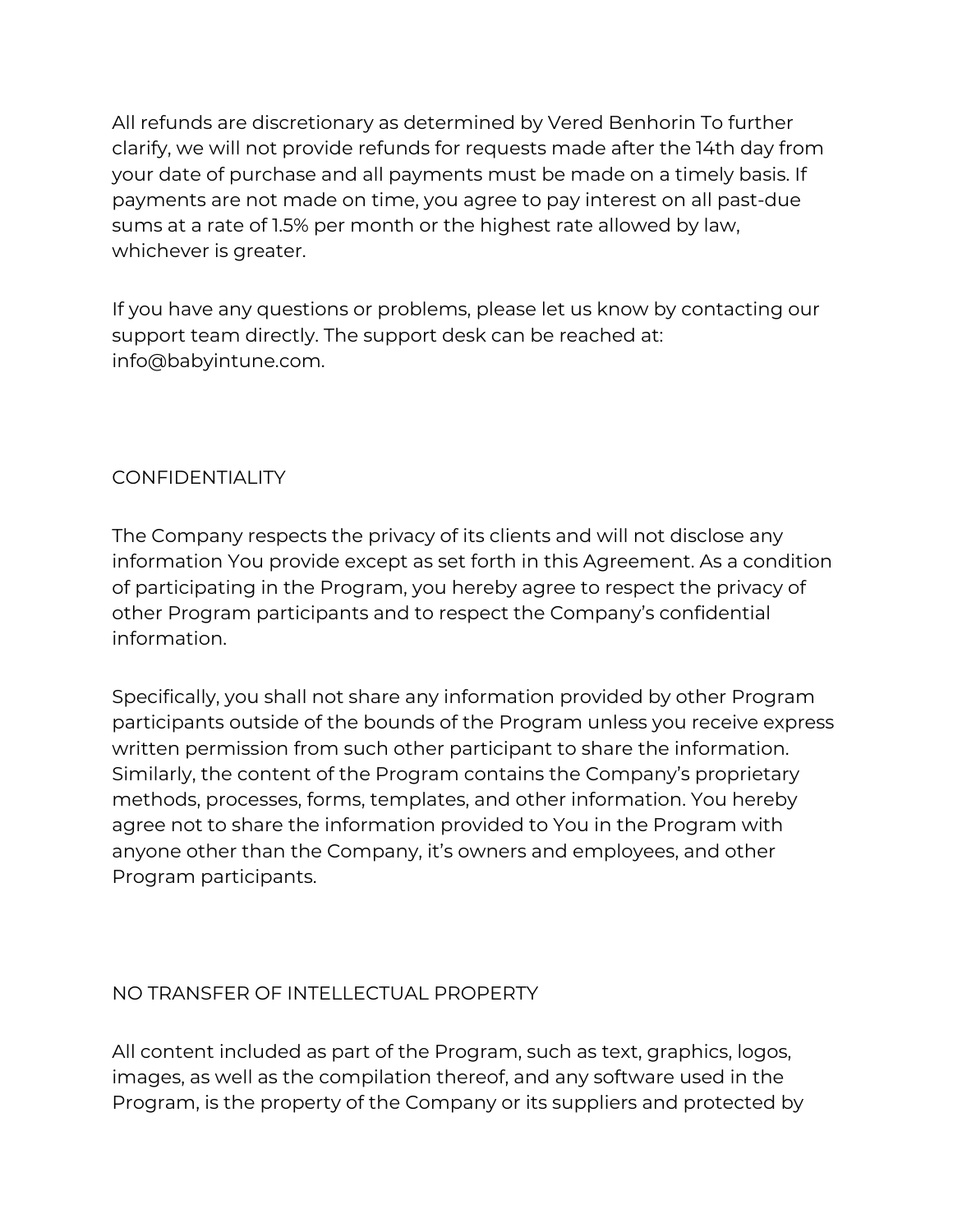copyright and other laws that protect intellectual property and proprietary rights.

The Company name, the Company logo, the Company slogan, and all related names, logos, product and service names, designs, and slogans are trademarks of the Company or its affiliates or licensors. You must not use such marks without the prior written permission of the Company. All other names, logos, product and service names, designs and slogans in the Program are the trademarks of their respective owners.

Your participation in the Program does not result in a transfer of any intellectual property to You, and, as a condition of participation in the Program, You agree to observe and abide by all copyright and other intellectual property protection.

You are granted a single-use, non-exclusive, non-transferable, revocable license to access and use the Program content and resources. You hereby agree that You will not modify, publish, transmit, reverse engineer, participate in the transfer or sale, create derivative works, or in any way exploit any of the content, in whole or in part, found in the Program.

The Company content is not for resale. Your participation in the Program does not entitle you to make any unauthorized use of any protected content, and in particular you will not delete or alter any proprietary rights or attribution notices in any content. You will use protected content solely for your individual use, and will make no other use of the content without the express written permission of the Company and the copyright owner. You agree that you do not acquire any ownership rights in any protected content. We do not grant you any licenses, express or implied, to the intellectual property of the Company or our licensors except as expressly authorized herein.

You hereby agree that any infringement of the Company's intellectual property shall result in an immediate termination of the license granted hereunder. To be clear, if you violate the Company's intellectual property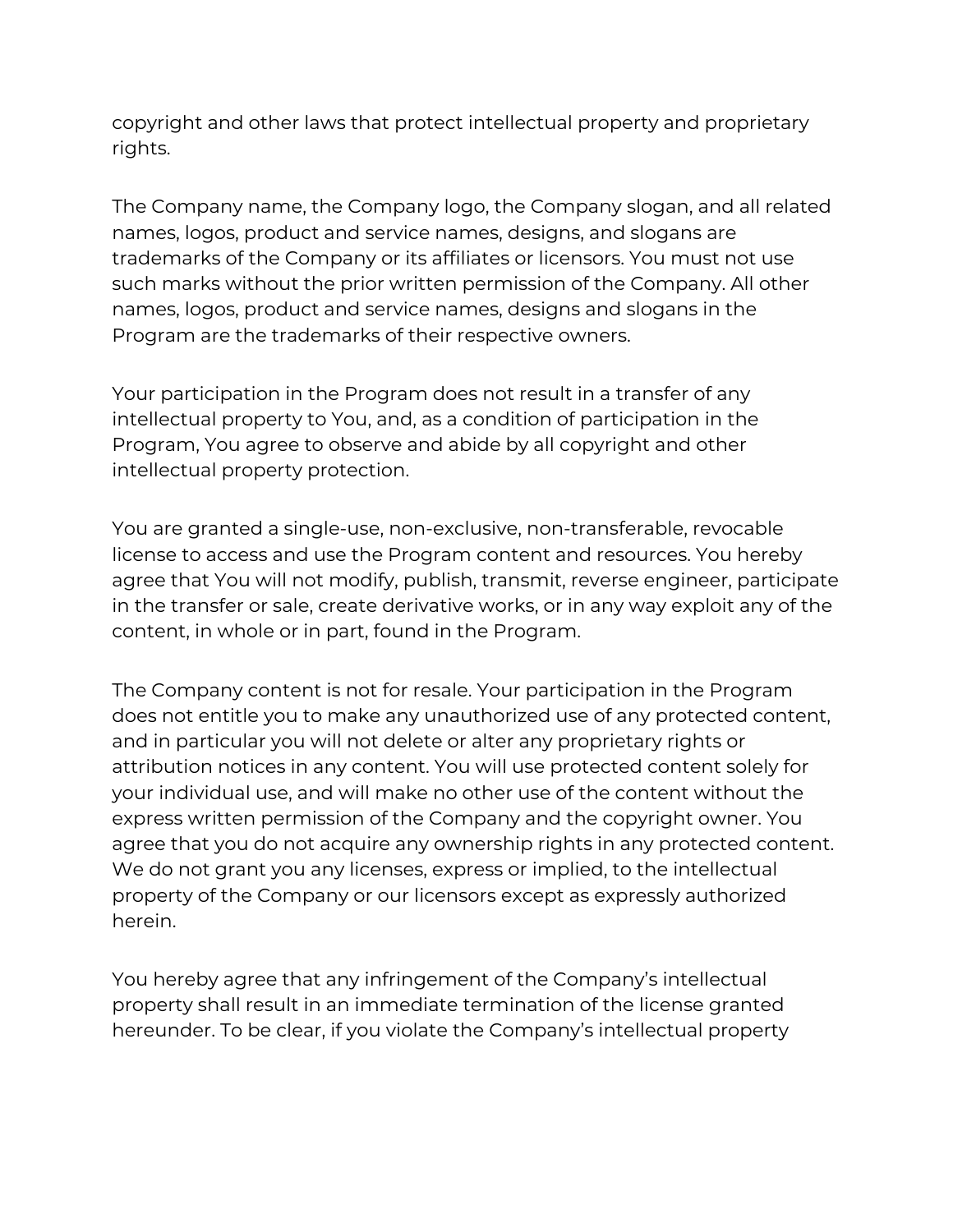rights, your access to the Program will be terminated immediately, and you shall not be entitled to a refund of any portion of the fees.

### INDEPENDENT CONTRACTOR STATUS

Nothing in this Agreement shall be construed to create a partnership, joint venture, employment, or agency relationship. The Company is agreeing only to provide Client with access to the Program, which provides education and information. The information contained in the Program, including any interactions with the instructors, is not intended as, and shall not be understood or construed as, professional advice.

# FORCE MAJEURE

The Company shall not be liable or responsible to You, nor be deemed to have defaulted or breached this Agreement, for any failure or delay in fulfilling or performing any term of this Agreement when and to the extent such failure or delay is caused by or results from acts or circumstances beyond the reasonable control of the Company including, without limitation, acts of God, flood, fire, earthquake, explosion, governmental actions, war, invasion, or hostilities (whether war is declared or not), terrorist threats or acts, riot, or other civil unrest, national emergency, revolution, insurrection, epidemic, lock-outs, strikes or other labor disputes (whether or not relating to either party's workforce), or restraints or delays affecting carriers or inability or delay in obtaining supplies of adequate or suitable materials, materials or telecommunication breakdown or power outage.

# SEVERABILITY/WAIVER

If any term or provision of this Agreement is found by a court of competent jurisdiction to be invalid, illegal, or unenforceable in any jurisdiction, such invalidity, illegality or unenforceability shall not affect any other term or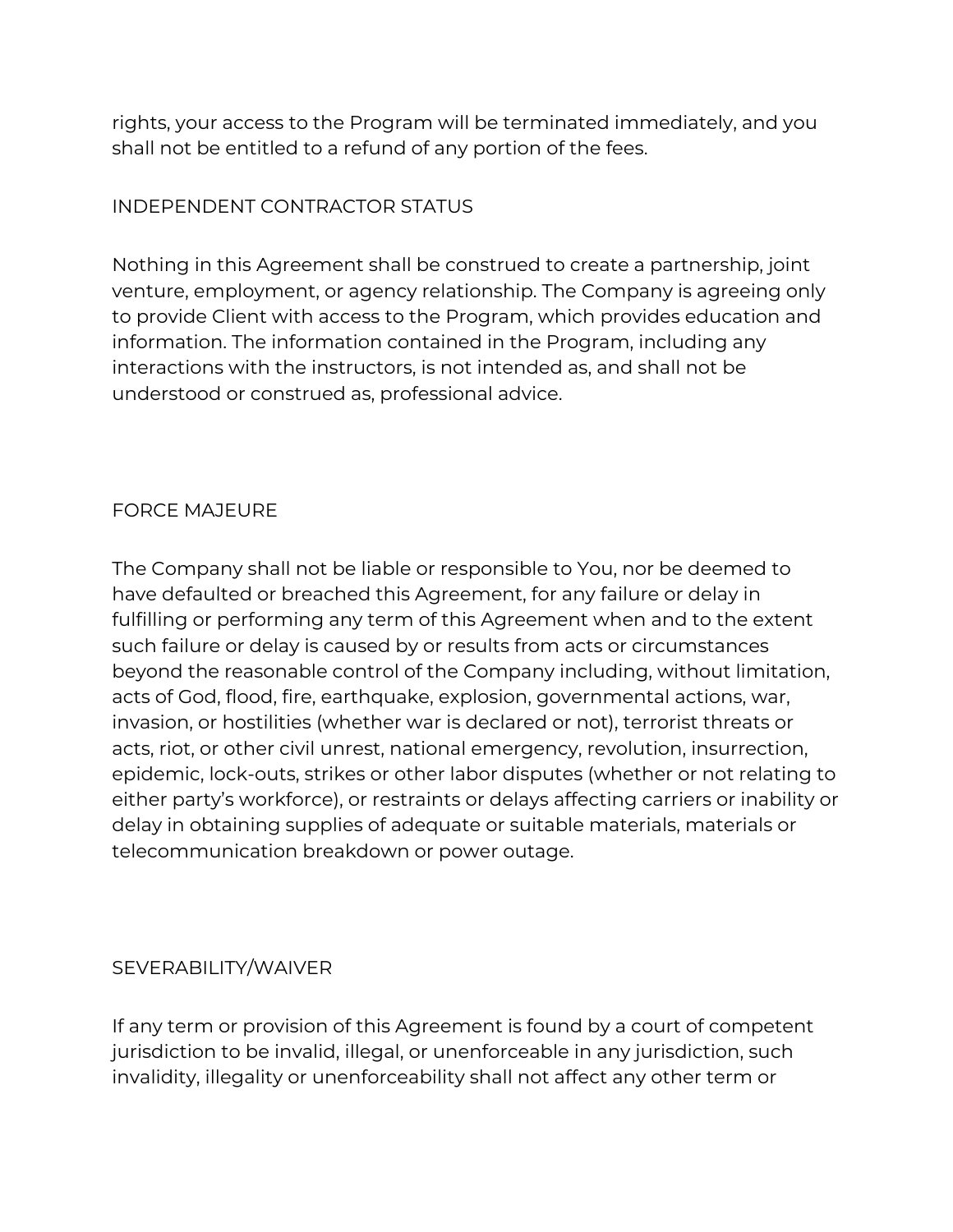provision of this Agreement or invalidate or render unenforceable such term or provision in any other jurisdiction.

# **MISCELLANEOUS**

You agree to absolve and do hereby absolve the Company of any and all liability or loss that you or any person or entity associated with you may suffer or incur as a result of use of the Program and/or any information and resources contained in the Program. You agree that the Company shall not be liable to you for any type of damages, including direct, indirect, special, incidental, equitable, or consequential loss or damages for use of the Program.

The information, software, products, and service included or available through the Program may include inaccuracies or typographical errors. Changes are periodically added to the information in the Program. The Company and/or its suppliers may make improvements and/or changes in the Program at any time.

The Company and/or its suppliers make no representations about the suitability, reliability, availability, timeliness, and accuracy of the information, software, products, services, and related graphics contained in the Program for any purpose. To the maximum extent permitted by applicable law, all such information, software, products, services, and related graphics are provided "as is" without warranty or condition of any kind. The Company and/or its suppliers hereby disclaim all warranties and conditions with regard to this information, software, products, services, and related graphics, including all implied warranties or conditions of merchantability, fitness for a particular purpose, title, and non-infringement.

To the maximum extent permitted by applicable law, in no event shall the Company and/or its suppliers be liable for any direct, indirect, punitive, incidental, special, consequential damages or any damages whatsoever including, without limitation, damages for loss of use, data, or profits arising out of or in any way connected with the use or performance of the Program,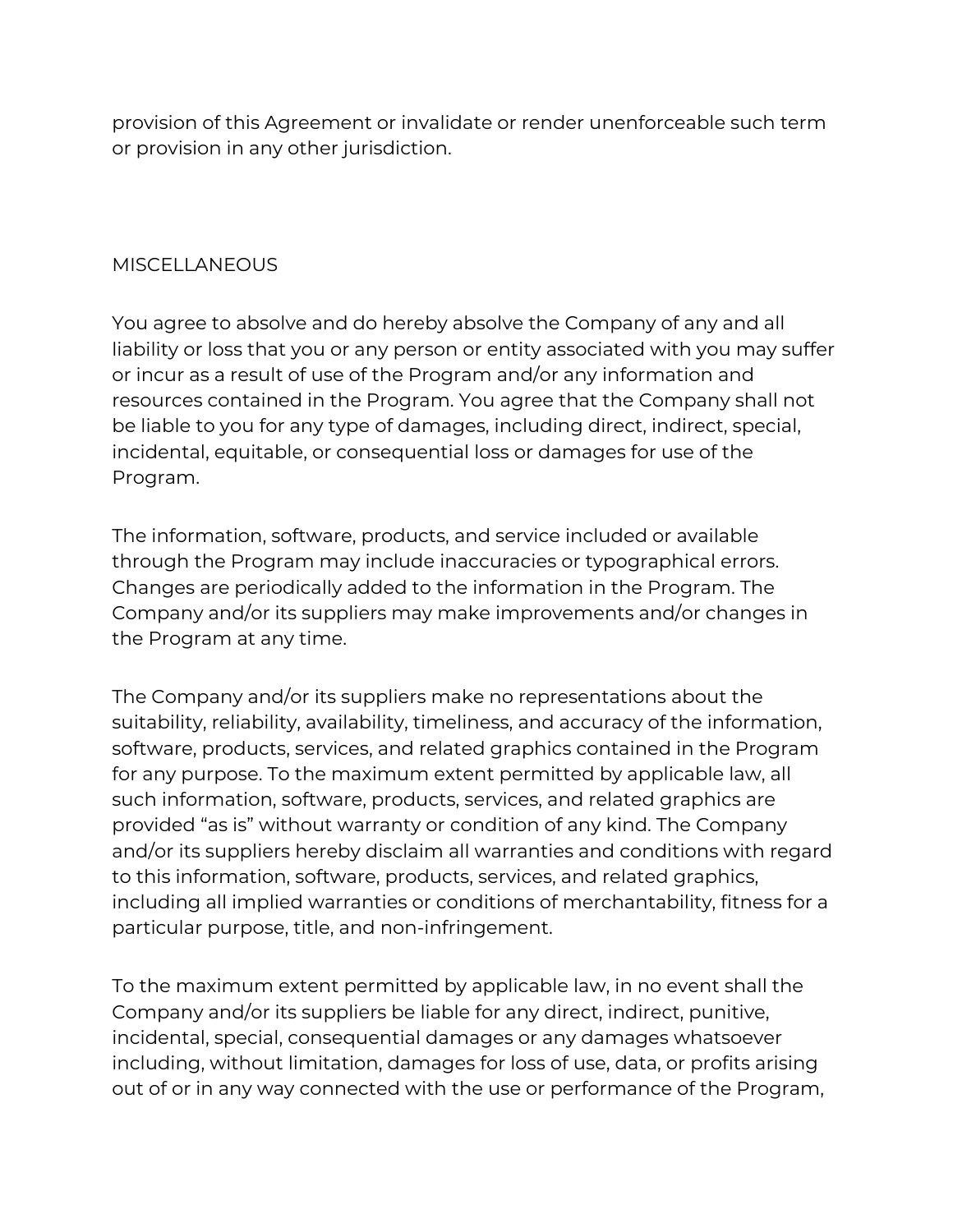with the delay or inability to use the Program or related service, the provision of or failure to provide services, or for any information, software, products, services, and related graphics obtained through the Program, or otherwise arising out of the use of the Program, whether based on contract, tort, negligence, strict liability, or otherwise, even if the Company or any of its suppliers has been advised of the possibility of damages. Because some States or other jurisdictions do not allow the exclusion or limitation of liability for consequential or incidental damages, the above limitations may not apply to You. If you are dissatisfied with the Program or any portion of it, your sole and exclusive remedy is to discontinue using the Program.

### NON-DISPARAGEMENT

The Parties agree and accept that the only venue for resolving such a dispute shall be in the venue set forth herein below. The parties agree that they neither will engage in any conduct or communications with a third party, public or private, designed to disparage the other. Neither Client nor any of Client's associates, employees or affiliates will directly or indirectly, in any capacity or manner, make, express, transmit, speak, write, verbalize or otherwise communicate in any way (or cause, further, assist, solicit, encourage, support or participate in any of the foregoing), any remark, comment, message, information, declaration, communication or other statement of any kind, whether verbal, in writing, electronically transferred or otherwise, that might reasonably be construed to be derogatory or critical of, or negative toward, the Company or any of its programs, members, owner directors, officers, Affiliates, subsidiaries, employees, agents or representatives.

### ASSIGNMENT

Client may not assign this Agreement without express written consent of Company.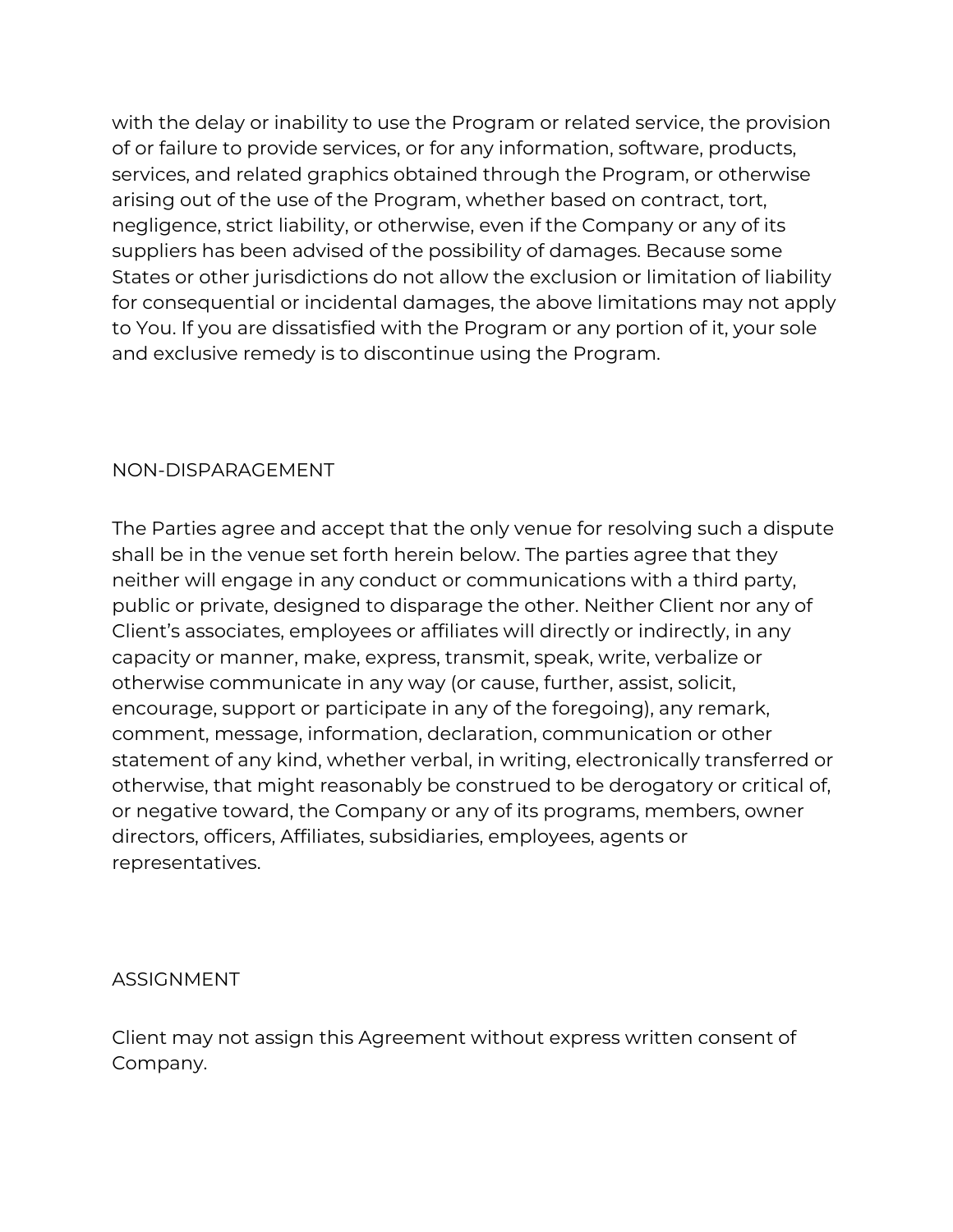### MODIFICATION

Company may modify terms of this agreement at any time. All modifications shall be posted on Vered Benhorin's website and purchasers shall be notified.

#### **TERMINATION**

The Company reserves the right, in its sole discretion, to terminate your access to the Program and the related services or any portion thereof at any time, if You become disruptive to the Company or other Program participants, if You fail to follow the Program guidelines, or if You otherwise violate this Agreement. You shall not be entitled to a refund of any portion of the fees and shall not be excused from any remaining payments under a payment plan in the event of such termination.

### INDEMNIFICATION

You agree to indemnify, defend, and hold harmless the Company, its officers, directors, employees, agents, and third parties for any losses, costs, liabilities, and expenses (including reasonable attorneys' fees) relating to or arising out of your use of or inability to use the Program and related services, any user postings made by you, your violation of any terms of this Agreement or your violation of any rights of a third party, or your violation of any applicable laws, rules or regulations. The Company reserves the right, at its own cost, to assume the exclusive defense and control of any matter otherwise subject to indemnification by you, in which event you will fully cooperate with the Company in asserting any available defenses.

### RESOLUTION OF DISPUTES